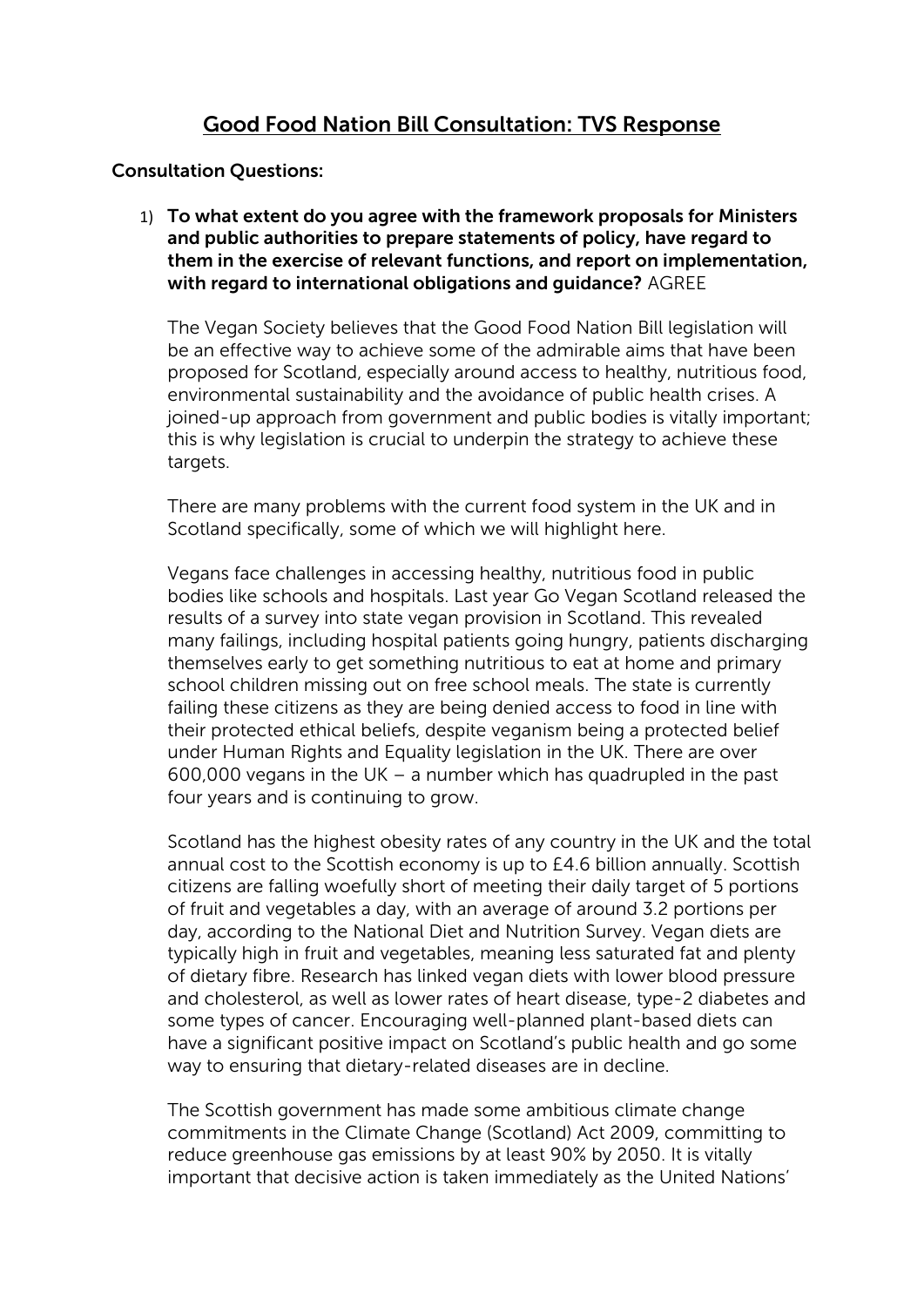IPCC report advises we have only until 2030 to avert catastrophic global temperature increases and Harvard research indicates that it is impossible to meet climate targets without drastically reducing food-related emissions.

Switching to a plant-based diet is 'the single biggest way' of lessening an individual's impact upon the Earth, according to researchers at Oxford University. The Good Food Nation bill legislation, Ministers and public authorities should bear this in mind when adopting secondary legislation, as encouraging people to switch to a vegan diet is one of the best ways of reducing greenhouse gas emissions.

We agree that the proposed framework of Ministers and public authorities preparing statements of policy and reporting on implementation would be a good first step in the process to achieving the aims of the bill. We do, however, feel that specific legislation should be enacted in key areas, which would provide the framework for achieving these goals.

• Legislation to guarantee vegan food options on all public sector menus

Offering more vegan dishes on public sector menus doesn't just protect the legal rights of vegans, it also offers wider benefits to public health and the environment. Offering more vegan food is an inclusive choice as it can be eaten by people from all walks of life, including vegetarians and those looking to reduce their animal product consumption for health or environmental reasons. It is also straightforward to make vegan dishes suitable for people with religious dietary requirements, including people who follow the Islamic, Jewish, Hindu and Sikh faiths. Because vegan food covers so many diverse requirements, and the ingredients usually cost less than animal products, institutions can also benefit from savings by offering more vegan food on their menus. The public sector can lead the way in setting a good example of healthy, sustainable food being served to the public. Increasing exposure and accessibility to plant-based food will help to shift public understanding of what is healthy and sustainable, ensuring that targets around greenhouse gas and dietary-related diseases are met.

• Land management / agricultural reform

The Vegan Society has a vision for land management in Scotland that could ensure a vibrant Scottish ecology and economy. We would like to see greater education around the environmental and economic benefits of protein crop production. For example, beans, peas and other leguminous protein crops take nitrogen from the air and store it in their roots, ensuring the soil quality doesn't diminish. We would also like subsidies directed more towards protein crops to help the transition to a sustainable food system. Additionally, we advise designated funding for market research and development for future protein crops. We call for the use of Climate Finance to support rewilding for land that cannot be used for crop farming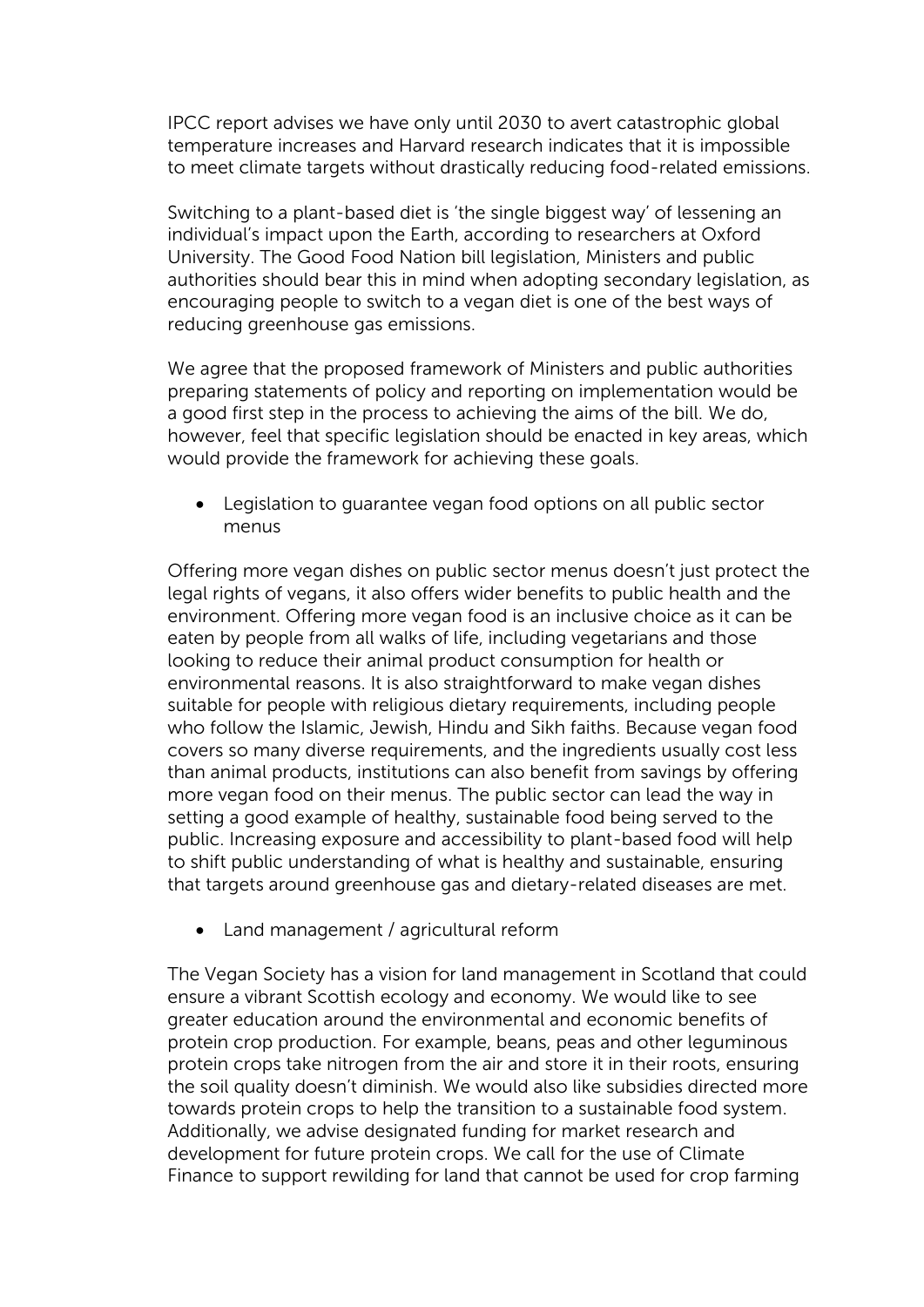and a package of support for farmers who are willing to transition away from animal agriculture and the negative impact it brings.

There are many potential opportunities for Scottish protein crops to flourish and benefit the Scottish economy. Oats could be used to create a Scottish oat milk rival to Sweden's Oatly. Hemp can be grown for food, oil and fibre and specialist crops such as mushrooms, herbs and spices offer good margins. Scottish hops and barley can also enhance Scottish beer.

Tree-farming or 'agro-forestry' could greatly aid Scotland. Much of Scotland would naturally be mature woodland but today 80% of Scotland is unwooded. Re-foresting Scotland will help connect with its heritage, whilst also being a valuable tool for carbon sequestration. Agro-forestry can provide good livelihoods, many renewable resources, sustainable tourism and animal habitats, as well as yielding healthy food.

Key performance indicators for the legislation could be the measure of certain public health and environmental targets, i.e. dietary-related diseases amongst the population, and greenhouse gas emission targets.

### 2) **Whilst we do not plan to require all sectors to prepare statements of policy on food, they do all have a role to play in achieving our Good Food Nation ambition. To what extent do you agree that Government should encourage and enable businesses in particular to play their part?** STRONGLY AGREE

Whilst the public sector has a vitally important role to play in setting standards and leading by example, it is clear that to achieve the aims of the legislation, all sectors, including businesses and private sector will need to make changes.

We think that the Scottish Government should dedicate a significant amount of resources to encouraging and enabling businesses and other sectors to meet the same standards that the public sector will be achieving.

The healthiest and most sustainable products should be the most affordable whilst the least healthy and sustainable products should be more expensive. This will encourage better public health and environmental outcomes.

The government should seek to make lightly processed fruit and vegetables the most affordable food products available with unhealthy processed meats and unsustainable meat products being the most expensive. This will account for the externalities associated with those products.

There is a lot of evidence that poorer families are forced to buy cheap 'junk' food, often heavily processed meat products containing high saturated fat, salt and sugar, due to these products being significantly cheaper than